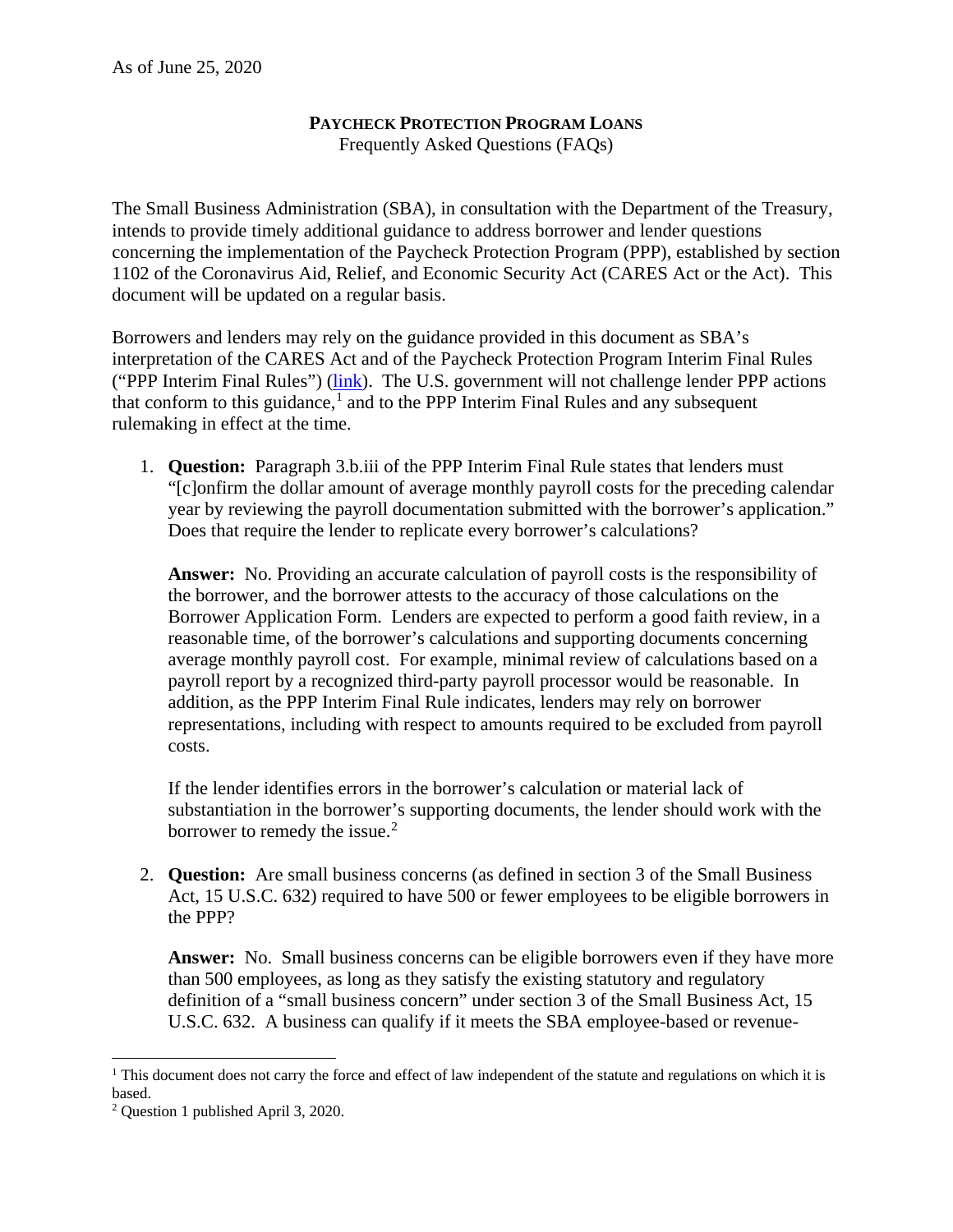based size standard corresponding to its primary industry. Go to www.sba.gov/size for the industry size standards.

Additionally, a business can qualify for the Paycheck Protection Program as a small business concern if it met both tests in SBA's "alternative size standard" as of March 27, 2020: (1) maximum tangible net worth of the business is not more than \$15 million; and (2) the average net income after Federal income taxes (excluding any carry-over losses) of the business for the two full fiscal years before the date of the application is not more than \$5 million.

A business that qualifies as a small business concern under section 3 of the Small Business Act, 15 U.S.C. 632, may truthfully attest to its eligibility for PPP loans on the Borrower Application Form, unless otherwise ineligible.

3. **Question:** Does my business have to qualify as a small business concern (as defined in section 3 of the Small Business Act, 15 U.S.C. 632) in order to participate in the PPP?

**Answer:** No. In addition to small business concerns, a business is eligible for a PPP loan if the business has 500 or fewer employees whose principal place of residence is in the United States, or the business meets the SBA employee-based size standards for the industry in which it operates (if applicable). Similarly, PPP loans are also available for qualifying tax-exempt nonprofit organizations described in section  $501(c)(3)$  of the Internal Revenue Code (IRC), tax-exempt veterans organization described in section  $501(c)(19)$  of the IRC, and Tribal business concerns described in section  $31(b)(2)(C)$  of the Small Business Act that have 500 or fewer employees whose principal place of residence is in the United States, or meet the SBA employee-based size standards for the industry in which they operate.

4. **Question:** Are lenders required to make an independent determination regarding applicability of affiliation rules under 13 C.F.R. 121.301(f) to borrowers?

**Answer:** No. It is the responsibility of the borrower to determine which entities (if any) are its affiliates and determine the employee headcount of the borrower and its affiliates. Lenders are permitted to rely on borrowers' certifications.

5. **Question:** Are borrowers required to apply SBA's affiliation rules under 13 C.F.R. 121.301(f)?

**Answer:** Yes. Borrowers must apply the affiliation rules set forth in SBA's Interim Final Rule on Affiliation. A borrower must certify on the Borrower Application Form that the borrower is eligible to receive a PPP loan, and that certification means that the borrower is a small business concern as defined in section 3 of the Small Business Act (15 U.S.C. 632), meets the applicable SBA employee-based or revenue-based size standard, or meets the tests in SBA's alternative size standard, after applying the affiliation rules, if applicable. SBA's existing affiliation exclusions apply to the PPP, including, for example the exclusions under 13 CFR 121.103(b)(2).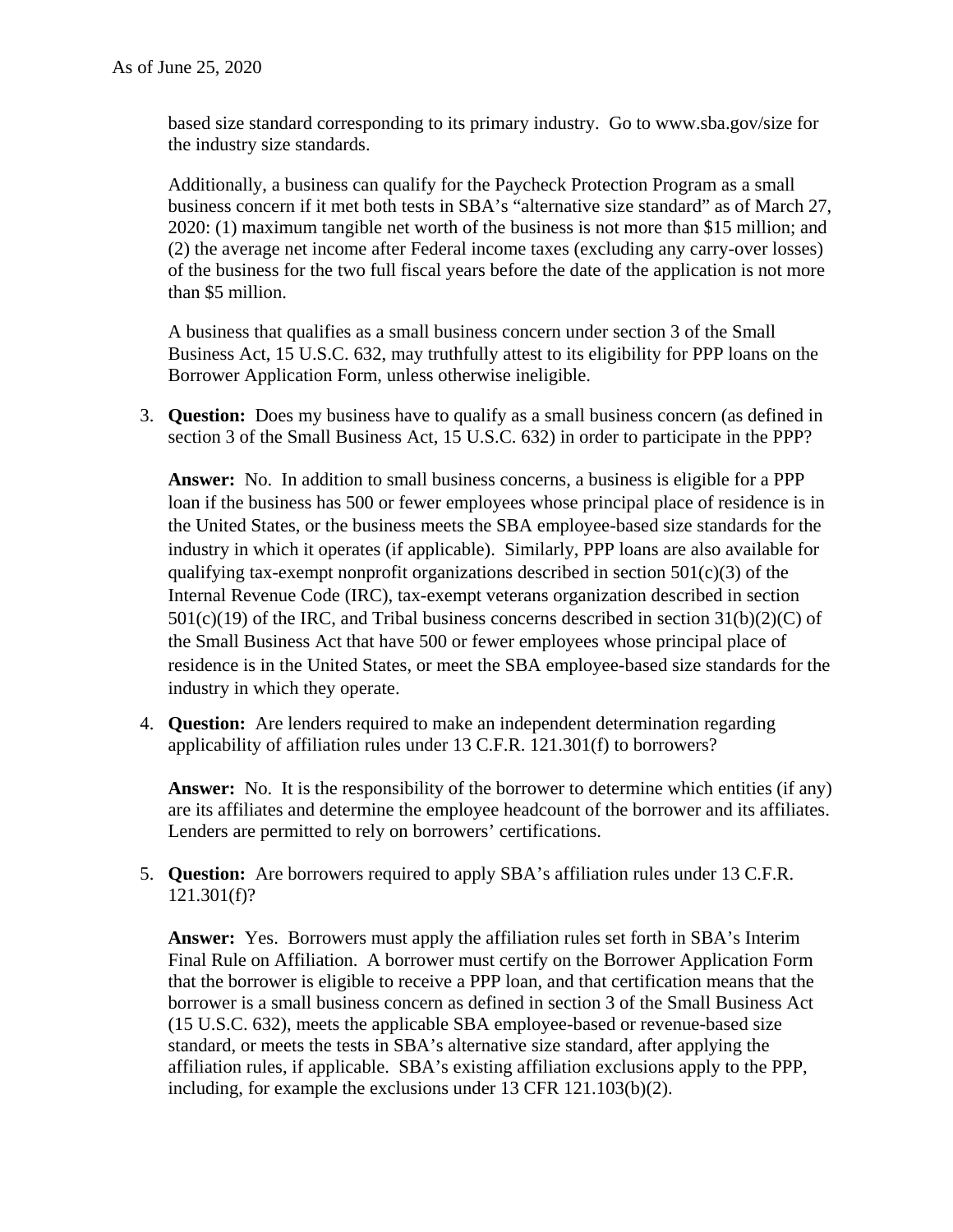6. **Question:** The affiliation rule based on ownership (13 C.F.R. 121.301(f)(1)) states that SBA will deem a minority shareholder in a business to control the business if the shareholder has the right to prevent a quorum or otherwise block action by the board of directors or shareholders. If a minority shareholder irrevocably gives up those rights, is it still considered to be an affiliate of the business?

**Answer:** No. If a minority shareholder in a business irrevocably waives or relinquishes any existing rights specified in 13 C.F.R. 121.301(f)(1), the minority shareholder would no longer be an affiliate of the business (assuming no other relationship that triggers the affiliation rules).

7. **Question:** The CARES Act excludes from the definition of payroll costs any employee compensation in excess of an annual salary of \$100,000. Does that exclusion apply to all employee benefits of monetary value?

**Answer:** No. The exclusion of compensation in excess of \$100,000 annually applies only to cash compensation, not to non-cash benefits, including:

- employer contributions to defined-benefit or defined-contribution retirement plans;
- payment for the provision of employee benefits consisting of group health care coverage, including insurance premiums; and
- payment of state and local taxes assessed on compensation of employees.
- 8. **Question:** Do PPP loans cover paid sick leave?

**Answer:** Yes. PPP loans covers payroll costs, including costs for employee vacation, parental, family, medical, and sick leave. However, the CARES Act excludes qualified sick and family leave wages for which a credit is allowed under sections 7001 and 7003 of the Families First Coronavirus Response Act (Public Law 116–127). Learn more about the Paid Sick Leave Refundable Credit [here.](https://www.irs.gov/newsroom/covid-19-related-tax-credits-for-required-paid-leave-provided-by-small-and-midsize-businesses-faqs)

9. **Question:** My small business is a seasonal business whose activity increases from April to June. Considering activity from that period would be a more accurate reflection of my business's operations. However, my small business was not fully ramped up on February 15, 2020. Am I still eligible?

**Answer:** In evaluating a borrower's eligibility, a lender may consider whether a seasonal borrower was in operation on February 15, 2020 or for an 8-week period between February 15, 2019 and June 30, 2019.

10. **Question:** What if an eligible borrower contracts with a third-party payer such as a payroll provider or a Professional Employer Organization (PEO) to process payroll and report payroll taxes?

**Answer:** SBA recognizes that eligible borrowers that use PEOs or similar payroll providers are required under some state registration laws to report wage and other data on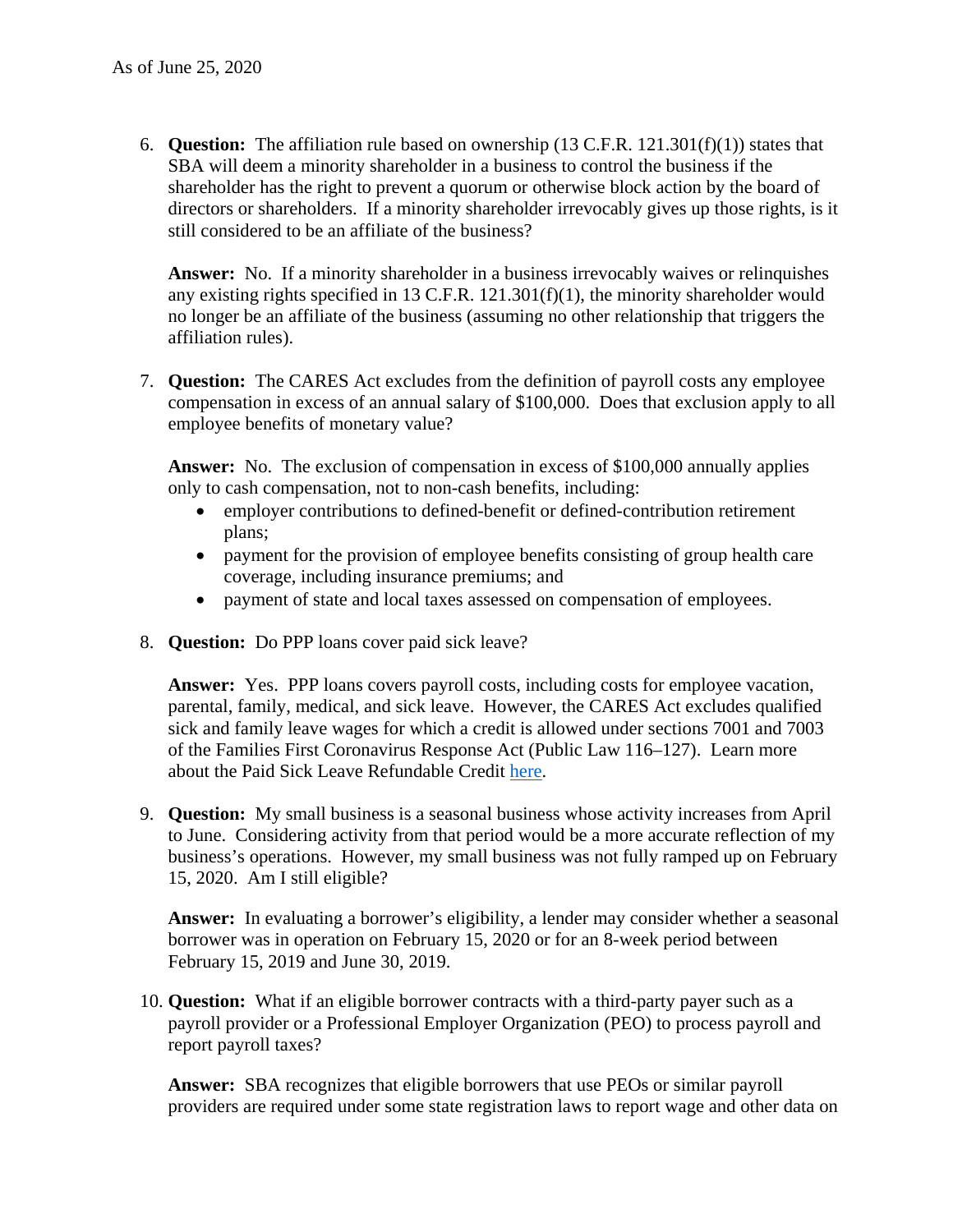the Employer Identification Number (EIN) of the PEO or other payroll provider. In these cases, payroll documentation provided by the payroll provider that indicates the amount of wages and payroll taxes reported to the IRS by the payroll provider for the borrower's employees will be considered acceptable PPP loan payroll documentation. Relevant information from a Schedule R (Form 941), Allocation Schedule for Aggregate Form 941 Filers, attached to the PEO's or other payroll provider's Form 941, Employer's Quarterly Federal Tax Return, should be used if it is available; otherwise, the eligible borrower should obtain a statement from the payroll provider documenting the amount of wages and payroll taxes. In addition, employees of the eligible borrower will not be considered employees of the eligible borrower's payroll provider or PEO.

11. **Question:** May lenders accept signatures from a single individual who is authorized to sign on behalf of the borrower?

**Answer:** Yes. However, the borrower should bear in mind that, as the Borrower Application Form indicates, only an authorized representative of the business seeking a loan may sign on behalf of the business. An individual's signature as an "Authorized Representative of Applicant" is a representation to the lender and to the U.S. government that the signer is authorized to make the certifications, including with respect to the applicant and each owner of 20% or more of the applicant's equity, contained in the Borrower Application Form. Lenders may rely on that representation and accept a single individual's signature on that basis.

12. **Question:** I need to request a loan to support my small business operations in light of current economic uncertainty. However, I pleaded guilty to a felony crime a very long time ago. Am I still eligible for the PPP?

**Answer:** Eligibility for the PPP has been expanded. A business is ineligible due to an owner's criminal history only if an owner of 20 percent or more of the equity of the applicant:

- is presently incarcerated or, for any felony, is presently subject to an indictment, criminal information, arraignment, or other means by which formal criminal charges are brought in any jurisdiction; or
- has been convicted of, pleaded guilty or nolo contendere to, or commenced any form of parole or probation (including probation before judgment) for, a felony involving fraud, bribery, embezzlement, or a false statement in a loan application or an application for federal financial assistance within the last five years or any other felony within the last year.
- 13. **Question:** Are lenders permitted to use their own online portals and an electronic form that they create to collect the same information and certifications as in the Borrower Application Form, in order to complete implementation of their online portals?

**Answer:** Yes. Lenders may use their own online systems and a form they establish that asks for the same information (using the same language) as the Borrower Application Form. Lenders are still required to send the data to SBA using SBA's interface.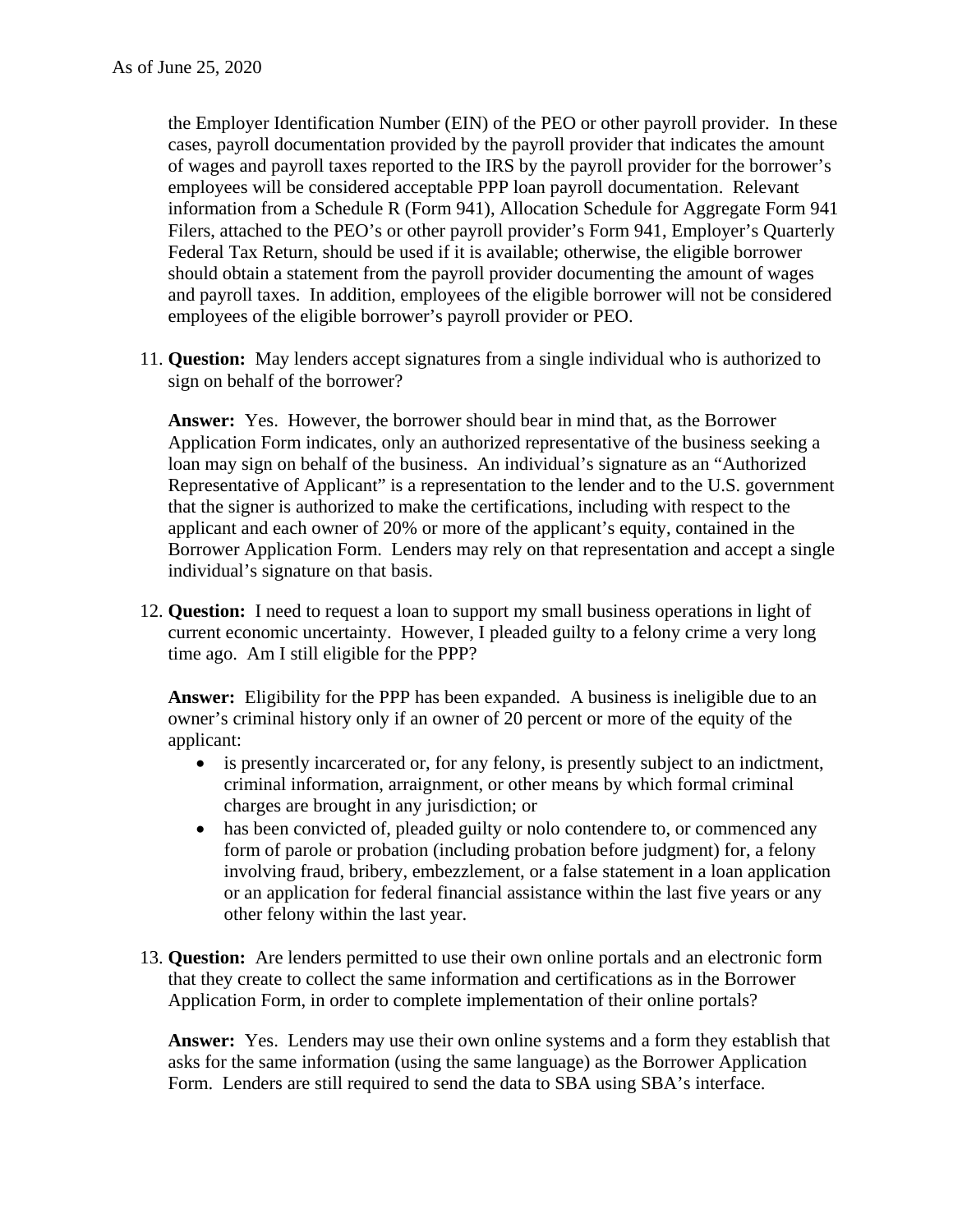$\overline{\phantom{a}}$ 

14. **Question:** What time period should borrowers use to determine their number of employees and payroll costs to calculate their maximum loan amounts?

**Answer:** In general, borrowers can calculate their aggregate payroll costs using data either from the previous 12 months or from calendar year 2019. For seasonal businesses, the applicant may use average monthly payroll for the period between February 15, 2019, or March 1, 2019, and June 30, 2019. An applicant that was not in business from February 15, 2019 to June 30, 2019 may use the average monthly payroll costs for the period January 1, 2020 through February 29, 2020.

Borrowers may use their average employment over the same time periods to determine their number of employees, for the purposes of applying an employee-based size standard. Alternatively, borrowers may elect to use SBA's usual calculation: the average number of employees per pay period in the 12 completed calendar months prior to the date of the loan application (or the average number of employees for each of the pay periods that the business has been operational, if it has not been operational for 12 months).

15. **Question:** Should payments that an eligible borrower made to an independent contractor or sole proprietor be included in calculations of the eligible borrower's payroll costs?

**Answer:** No. Any amounts that an eligible borrower has paid to an independent contractor or sole proprietor should be excluded from the eligible business's payroll costs. However, an independent contractor or sole proprietor will itself be eligible for a loan under the PPP, if it satisfies the applicable requirements.

16. **Question:** How should a borrower account for federal taxes when determining its payroll costs for purposes of the maximum loan amount, allowable uses of a PPP loan, and the amount of a loan that may be forgiven?

**Answer:** Under the Act, payroll costs are calculated on a gross basis without regard to (i.e., not including subtractions or additions based on) federal taxes imposed or withheld, such as the employee's and employer's share of Federal Insurance Contributions Act (FICA) and income taxes required to be withheld from employees. As a result, payroll costs are not reduced by taxes imposed on an employee and required to be withheld by the employer, but payroll costs do not include the employer's share of payroll tax. For example, an employee who earned \$4,000 per month in gross wages, from which \$500 in federal taxes was withheld, would count as \$4,000 in payroll costs. The employee would receive \$3,500, and \$500 would be paid to the federal government. However, the employer-side federal payroll taxes imposed on the \$4,000 in wages are excluded from payroll costs under the statute.<sup>3</sup>

<sup>&</sup>lt;sup>3</sup> The definition of "payroll costs" in the CARES Act, 15 U.S.C. 636(a)(36)(A)(viii), excludes "taxes imposed or withheld under chapters 21, 22, or 24 of the Internal Revenue Code of 1986 during the covered period," defined as February 15, 2020, to June 30, 2020. As described above, the SBA interprets this statutory exclusion to mean that payroll costs are calculated on a gross basis, without subtracting federal taxes that are imposed on the employee or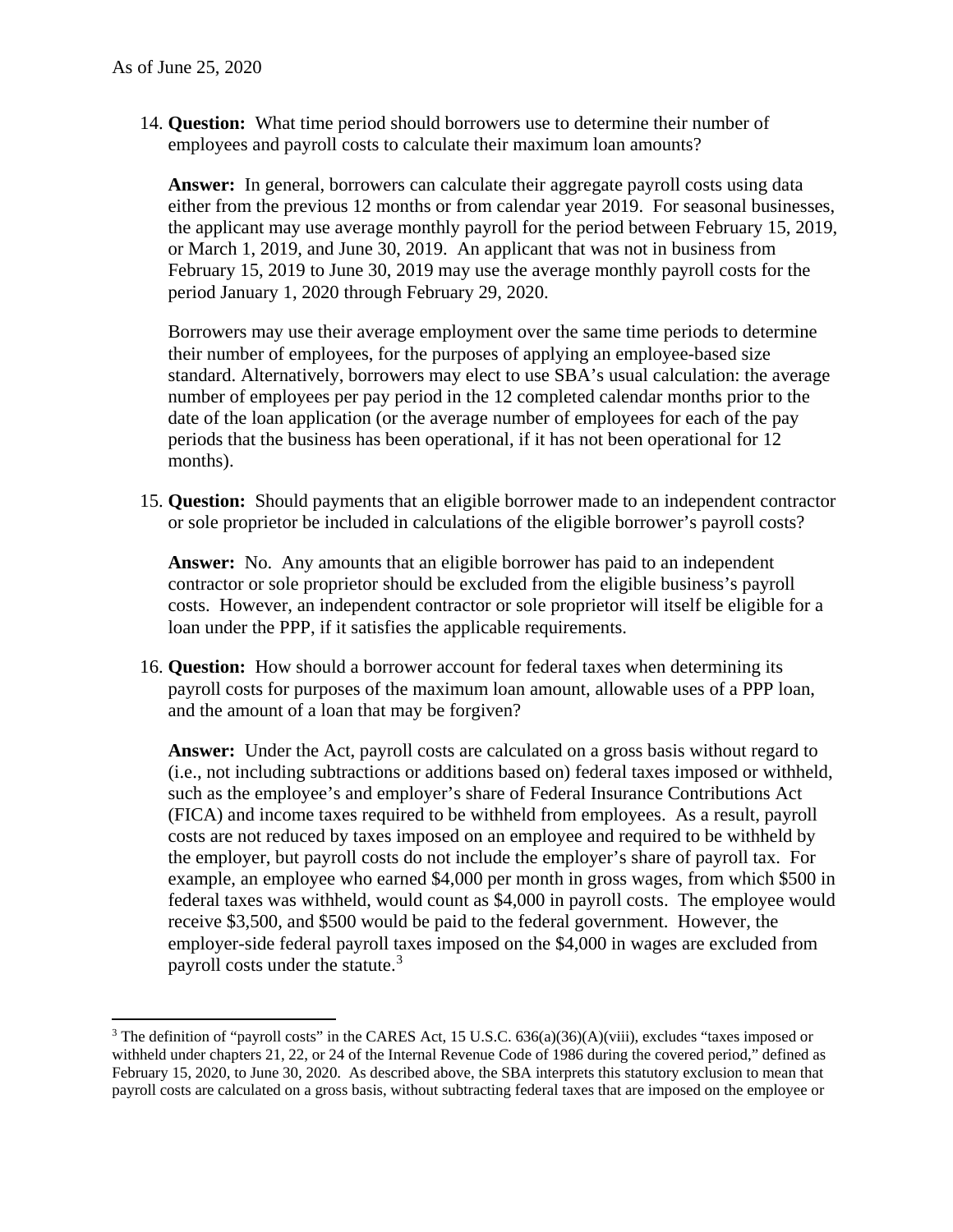$\overline{a}$ 

17. **Question:** I filed or approved a loan application based on the version of the PPP Interim Final Rule published on April 2, 2020. Do I need to take any action based on the updated guidance in these FAQs?

**Answer:** No. Borrowers and lenders may rely on the laws, rules, and guidance available at the time of the relevant application. However, borrowers whose previously submitted loan applications have not yet been processed may revise their applications based on clarifications reflected in these FAQs.

18. **Question:** Are PPP loans for existing customers considered new accounts for FinCEN Rule CDD purposes? Are lenders required to collect, certify, or verify beneficial ownership information in accordance with the rule requirements for existing customers?

**Answer:** If the PPP loan is being made to an existing customer and the necessary information was previously verified, you do not need to re-verify the information.

Furthermore, if federally insured depository institutions and federally insured credit unions eligible to participate in the PPP program have not yet collected beneficial ownership information on existing customers, such institutions do not need to collect and verify beneficial ownership information for those customers applying for new PPP loans, unless otherwise indicated by the lender's risk-based approach to BSA compliance.<sup>4</sup>

19. **Question:** Do lenders have to use a promissory note provided by SBA or may they use their own?

**Answer:** Lenders may use their own promissory note or an SBA form of promissory note.

withheld from employee wages. Unlike employer-side payroll taxes, such employee-side taxes are ordinarily expressed as a reduction in employee take-home pay; their exclusion from the definition of payroll costs means payroll costs should not be reduced based on taxes imposed on the employee or withheld from employee wages. This interpretation is consistent with the text of the statute and advances the legislative purpose of ensuring workers remain paid and employed. Further, because the reference period for determining a borrower's maximum loan amount will largely or entirely precede the period from February 15, 2020, to June 30, 2020, and the period during which borrowers will be subject to the restrictions on allowable uses of the loans may extend beyond that period, for purposes of the determination of allowable uses of loans and the amount of loan forgiveness, this statutory exclusion will apply with respect to such taxes imposed or withheld at any time, not only during such period.

<sup>4</sup> Questions 2 – 18 published April 6, 2020. Question 12 revised June 25, 2020. The original FAQ 12 was as follows:

Question: I need to request a loan to support my small business operations in light of current economic uncertainty. However, I pleaded guilty to a felony crime a very long time ago. Am I still eligible for the PPP?

Answer: Yes. Businesses are only ineligible if an owner of 20 percent or more of the equity of the applicant is presently incarcerated, on probation, on parole; subject to an indictment, criminal information, arraignment, or other means by which formal criminal charges are brought in any jurisdiction; or, within the last five years, for any felony, has been convicted; pleaded guilty; pleaded nolo contendere; been placed on pretrial diversion; or been placed on any form of parole or probation (including probation before judgment).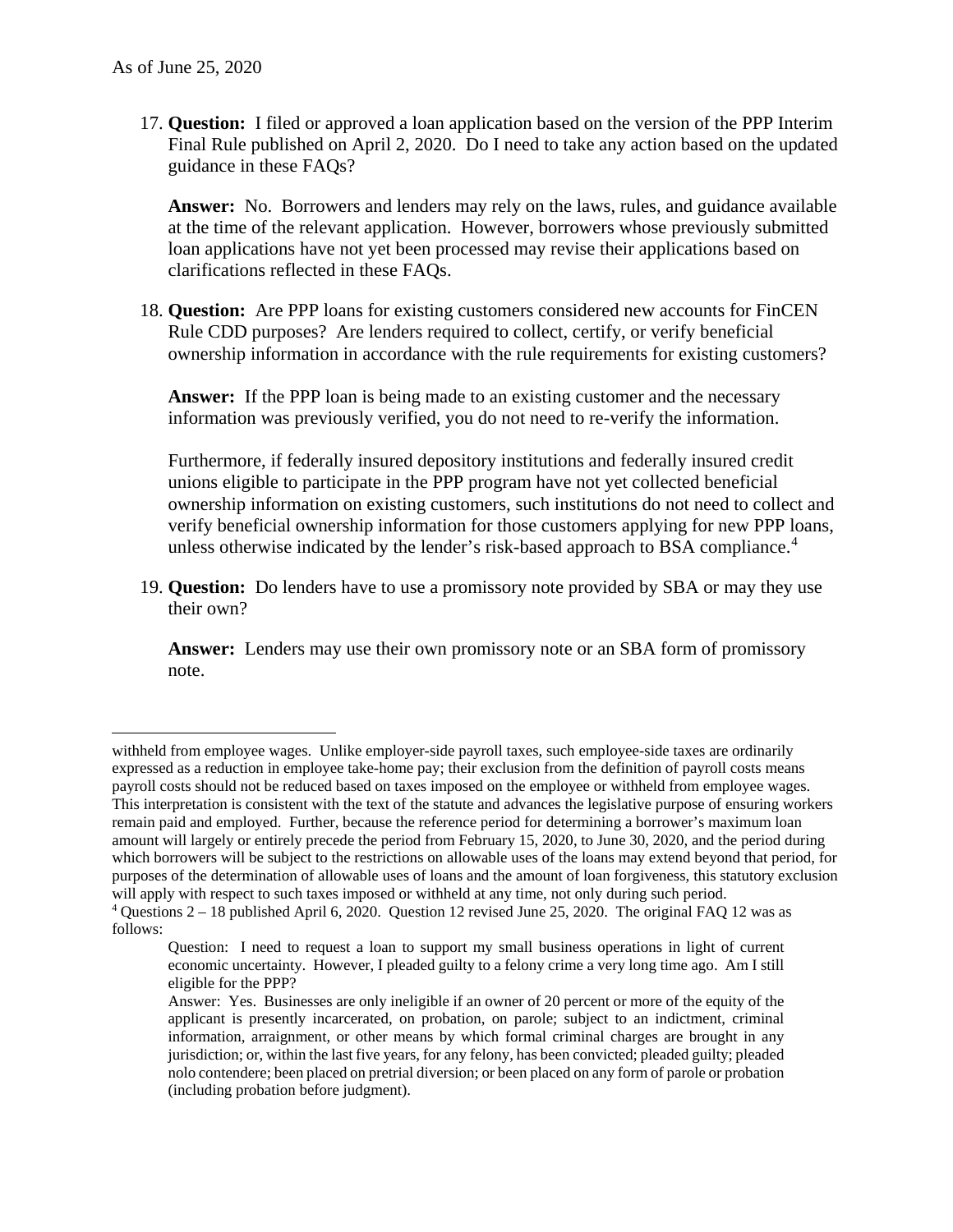$\overline{a}$ 

20. **Question:** The amount of forgiveness of a PPP loan depends on the borrower's payroll costs over an eight-week or 24-week period; when does that eight-week or 24-week period begin?

**Answer:** The eight-week or 24-week period starts on the date your lender makes a disbursement of the PPP loan to the borrower. The lender must disburse the loan no later than 10 calendar days from the date of loan approval.

The Paycheck Protection Program Flexibility Act of 2020, which became law on June 5, 2020, extended the covered period for loan forgiveness from eight weeks after the date of loan disbursement to 24 weeks after the date of loan disbursement, providing substantially greater flexibility for borrowers to qualify for loan forgiveness. The 24 week period applies to all borrowers, but borrowers that received an SBA loan number before June 5, 2020, have the option to use an eight-week period.<sup>5</sup>

21. **Question:** Do lenders need a separate SBA Authorization document to issue PPP loans?

**Answer:** No. A lender does not need a separate SBA Authorization for SBA to guarantee a PPP loan. However, lenders must have executed SBA Form 2484 (the Lender Application Form for the Paycheck Protection Program)<sup>6</sup> to issue PPP loans and receive a loan number for each originated PPP loan. Lenders may include in their promissory notes for PPP loans any terms and conditions, including relating to amortization and disclosure, that are not inconsistent with Sections 1102 and 1106 of the CARES Act, the PPP Interim Final Rules and guidance, and SBA Form 2484.

22. **Question:** I am a non-bank lender that meets all applicable criteria of the PPP Interim Final Rule. Will I be automatically enrolled as a PPP lender? What criteria will SBA and the Treasury Department use to assess whether to approve my application to participate as a PPP lender?

**Answer:** We encourage lenders that are not currently 7(a) lenders to apply in order to increase the scope of PPP lending options and the speed with which PPP loans can be disbursed to help small businesses across America. We recognize that financial technology solutions can promote efficiency and financial inclusion in implementing the PPP. Applicants should submit SBA Form 3507 and the relevant attachments to [NFRLApplicationForPPP@sba.gov.](mailto:NFRLApplicationForPPP@sba.gov) Submission of the SBA Form 3507 does not result in automatic enrollment in the PPP. SBA and the Treasury Department will evaluate each application from a non-bank or non-insured depository institution lender and

 $5$  Questions 19 – 20 published April 8, 2020. Question 20 revised June 25, 2020. The original FAQ 20 was as follows:

Question: The amount of forgiveness of a PPP loan depends on the borrower's payroll costs over an eight-week period; when does that eight-week period begin?

Answer: The eight-week period begins on the date the lender makes the first disbursement of the PPP loan to the borrower. The lender must make the first disbursement of the loan no later than ten calendar days from the date of loan approval.

<sup>6</sup> This requirement is satisfied by a lender when the lender completes the process of submitting a loan through the E-Tran system; no transmission or retention of a physical copy of Form 2484 is required.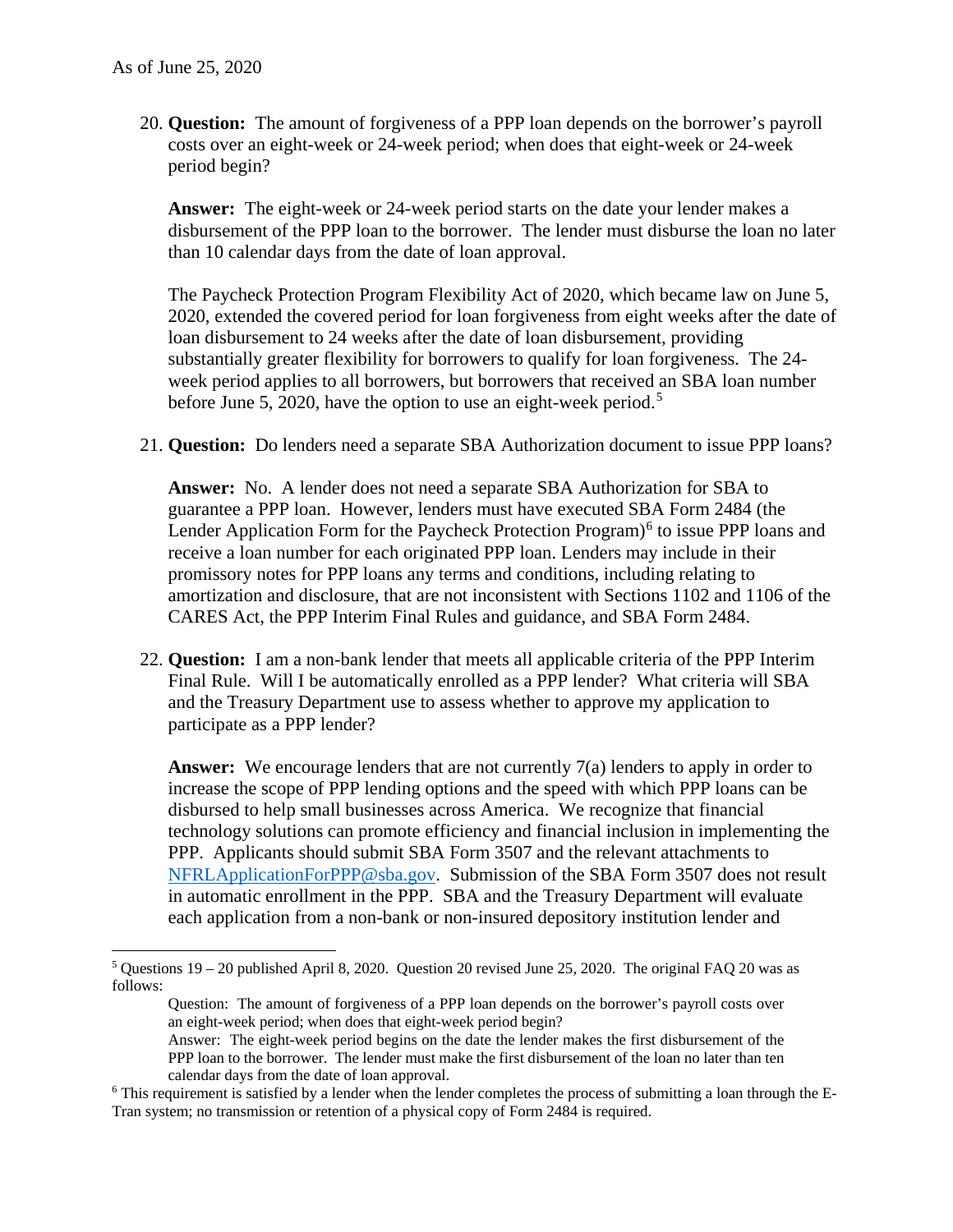determine whether the applicant has the necessary qualifications to process, close, disburse, and service PPP loans made with SBA's guarantee. SBA may request additional information from the applicant before making a determination.

23. **Question:** How do the \$10 million cap and affiliation rules work for franchises?

**Answer:** If a franchise brand is listed on the SBA Franchise Directory, each of its franchisees that meets the applicable size standard can apply for a PPP loan. (The franchisor does not apply on behalf of its franchisees.) The \$10 million cap on PPP loans is a limit per franchisee entity, and each franchisee is limited to one PPP loan.

Franchise brands that have been denied listing on the Directory because of affiliation between franchisor and franchisee may request listing to receive PPP loans. SBA will not apply affiliation rules to a franchise brand requesting listing on the Directory to participate in the PPP, but SBA will confirm that the brand is otherwise eligible for listing on the Directory.

24. **Question:** How do the \$10 million cap and affiliation rules work for hotels and restaurants (and any business assigned a North American Industry Classification System (NAICS) code beginning with 72)?

**Answer:** Under the CARES Act, any single business entity that is assigned a NAICS code beginning with 72 (including hotels and restaurants) and that employs not more than 500 employees per physical location is eligible to receive a PPP loan.

In addition, SBA's affiliation rules (13 CFR 121.103 and 13 CFR 121.301) do not apply to any business entity that is assigned a NAICS code beginning with 72 and that employs not more than a total of 500 employees. As a result, if each hotel or restaurant location owned by a parent business is a separate legal business entity, each hotel or restaurant location that employs not more than 500 employees is permitted to apply for a separate PPP loan provided it uses its unique EIN.

The \$10 million maximum loan amount limitation applies to each eligible business entity, because individual business entities cannot apply for more than one loan. The following examples illustrate how these principles apply.

Example 1. Company X directly owns multiple restaurants and has no affiliates.

• Company X may apply for a PPP loan if it employs 500 or fewer employees per location (including at its headquarters), even if the total number of employees employed across all locations is over 500.

Example 2. Company X wholly owns Company Y and Company Z (as a result, Companies X, Y, and Z are all affiliates of one another). Company Y and Company Z each own a single restaurant with 500 or fewer employees.

• Company Y and Company Z can each apply for a separate PPP loan, because each has 500 or fewer employees. The affiliation rules do not apply, because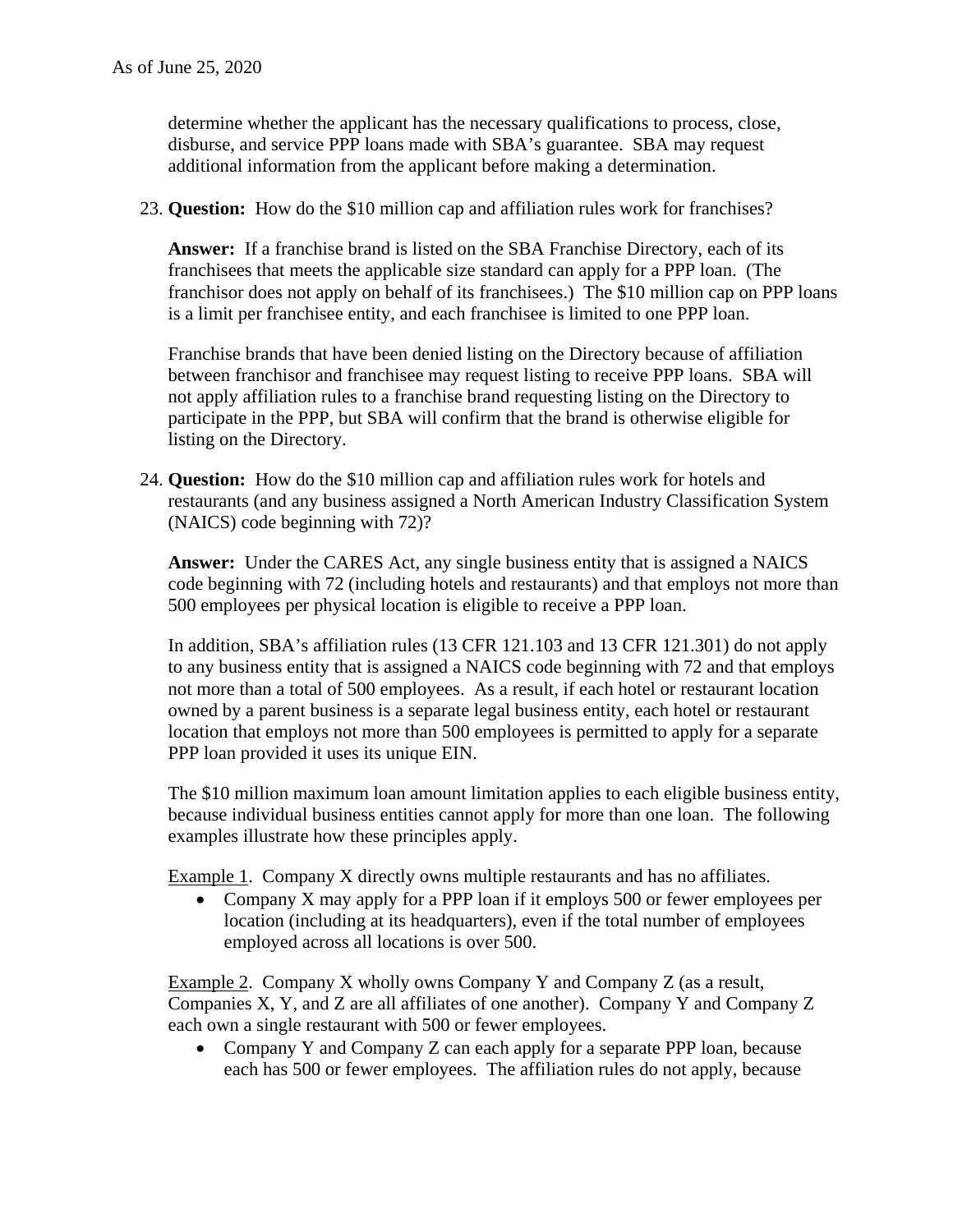Company Y and Company Z each has 500 or fewer employees and is in the food services business (with a NAICS code beginning with 72).

 with 400 employees. Company Z is a construction company with 400 employees. Example 3. Company X wholly owns Company Y and Company Z (as a result, Companies X, Y, and Z are all affiliates of one another). Company Y owns a restaurant

- Company Y is eligible for a PPP loan because it has 500 or fewer employees. The affiliation rules do not apply to Company Y, because it has 500 or fewer employees and is in the food services business (with a NAICS code beginning with 72).
- CFR  $121.301(f)(1)$  and (3), Company Y and Company Z are affiliates of one another because they are under the common control of Company X, which wholly owns both companies. This means that the size of Company Z is determined by adding its employees to those of Companies X and Y. Therefore, Company Z is Company Z may be eligible to receive a PPP loan as a small business concern if standards," as explained in FAQ #2. • The waiver of the affiliation rules does not apply to Company Z, because Company Z is in the construction industry. Under SBA's affiliation rules, 13 deemed to have more than 500 employees, together with its affiliates. However, it, together with Companies X and Y, meets SBA's other applicable size
- 25. **Question:** Does the information lenders are required to collect from PPP applicants regarding every owner who has a 20% or greater ownership stake in the applicant business (i.e., owner name, title, ownership %, TIN, and address) satisfy a lender's obligation to collect beneficial ownership information (which has a 25% ownership threshold) under the Bank Secrecy Act?

## **Answer:**

For lenders with existing customers: With respect to collecting beneficial ownership federally insured depository institutions and federally insured credit unions eligible to information for owners holding a 20% or greater ownership interest, if the PPP loan is being made to an existing customer and the lender previously verified the necessary information, the lender does not need to re-verify the information. Furthermore, if participate in the PPP program have not yet collected such beneficial ownership information on existing customers, such institutions do not need to collect and verify beneficial ownership information for those customers applying for new PPP loans, unless otherwise indicated by the lender's risk-based approach to Bank Secrecy Act (BSA) compliance.

 lenders will need to collect appropriate beneficial ownership information for that entity. For lenders with new customers: For new customers, the lender's collection of the following information from all natural persons with a 20% or greater ownership stake in the applicant business will be deemed to satisfy applicable BSA requirements and FinCEN regulations governing the collection of beneficial ownership information: owner name, title, ownership %, TIN, address, and date of birth. If any ownership interest of 20% or greater in the applicant business belongs to a business or other legal entity,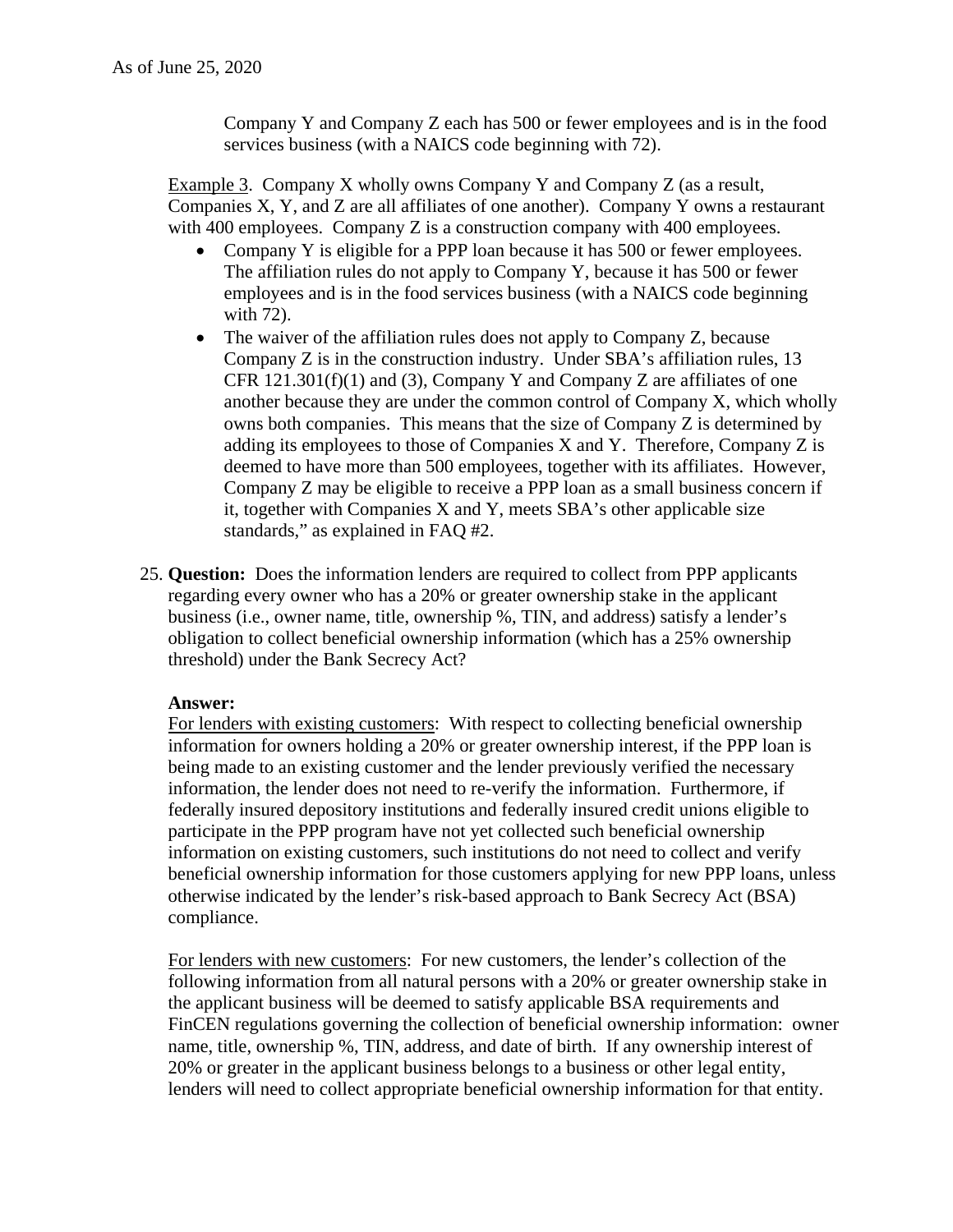If you have questions about requirements related to beneficial ownership, go to customers should be made pursuant to the lender's risk-based approach to BSA compliance.<sup>7</sup> [https://www.fincen.gov/resources/statutes-and-regulations/cdd-final-rule.](https://www.fincen.gov/resources/statutes-and-regulations/cdd-final-rule) Decisions regarding further verification of beneficial ownership information collected from new

 26. **Question:** SBA regulations require approval by SBA's Standards of Conduct Committee (SCC) for SBA Assistance, other than disaster assistance, to an entity, if its sole a current SBA employee; a Member of Congress; an appointed official or employee of proprietor, partner, officer, director, or stockholder with a 10 percent or more interest is: the legislative or judicial branch; a member or employee of an SBA Advisory Council or SCORE volunteer; or a household member of any of the preceding individuals. Do these entities need the approval of the SCC in order to be eligible for a PPP loan?

**Answer:** The SCC has authorized a blanket approval for PPP loans to such entities so that further action by the SCC is not necessary in the PPP program.

 27. **Question:** SBA regulations require a written statement of no objection by the pertinent Department or military service before it provides any SBA Assistance, other than disaster loans, to an entity, if its sole proprietor, partner, officer, director, or stockholder with a 10 percent or more interest, or if a household member of any of the preceding individuals, is an employee of another Government Department or Agency having a grade of at least GS-13 or its equivalent. Does this requirement apply to PPP loans?

 **Answer:** No. The SCC has determined that a written statement of no objection is not required from another Government Department or Agency for PPP loans.

 28. **Question:** Is a lender permitted to submit a PPP loan application to SBA through E-Tran before the lender has fulfilled its responsibility to review the required borrower documentation and calculation of payroll costs?

 PPP Interim Final Rule. Please refer to the Interim Final Rule and FAQ #1 for more **Answer:** No. Before a lender submits a PPP loan through E-Tran, the lender must have collected the information and certifications contained in the Borrower Application Form and the lender must have fulfilled its obligations set forth in paragraphs 3.b.(i)-(iii) of the information on the lender's responsibility regarding confirmation of payroll costs.

Lenders who did not understand that these steps are required before submission to E-Tran need not withdraw applications submitted to E-Tran before April 14, 2020, but must fulfill lender responsibilities with respect to those applications as soon as practicable and no later than loan closing.<sup>8</sup>

 $7$  Questions  $21 - 25$  published April 13, 2020.

 $8$  Questions  $26 - 28$  published April 14, 2020.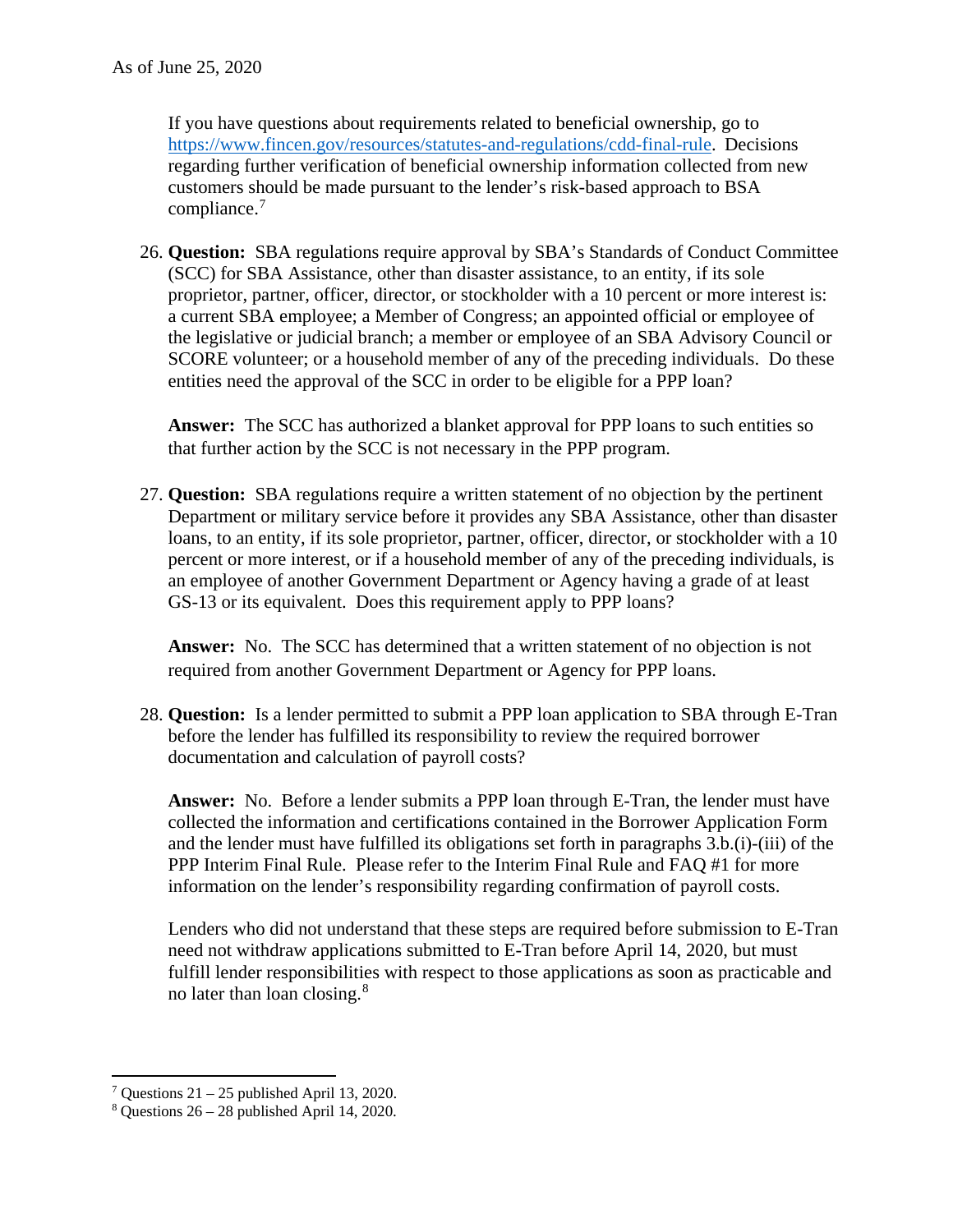29. **Question:** Can lenders use scanned copies of documents or E-signatures or E-consents permitted by the E-sign Act?

**Answer:** Yes. All PPP lenders may accept scanned copies of signed loan applications and documents containing the information and certifications required by SBA Form 2483 and the promissory note used for the PPP loan. Additionally, lenders may also accept any form of E-consent or E-signature that complies with the requirements of the Electronic Signatures in Global and National Commerce Act (P.L. 106-229).

If electronic signatures are not feasible, when obtaining a wet ink signature without inperson contact, lenders should take appropriate steps to ensure the proper party has executed the document.

This guidance does not supersede signature requirements imposed by other applicable law, including by the lender's primary federal regulator.<sup>9</sup>

30. **Question:** Can a lender sell a PPP loan into the secondary market?

**Answer:** Yes. A PPP loan may be sold into the secondary market at any time after the loan is fully disbursed. A secondary market sale of a PPP loan does not require SBA approval. A PPP loan sold into the secondary market is 100% SBA guaranteed. A PPP loan may be sold on the secondary market at a premium or a discount to par value.<sup>10</sup>

31. **Question:** Do businesses owned by large companies with adequate sources of liquidity to support the business's ongoing operations qualify for a PPP loan?

**Answer:** In addition to reviewing applicable affiliation rules to determine eligibility, all borrowers must assess their economic need for a PPP loan under the standard established by the CARES Act and the PPP regulations at the time of the loan application. Although the CARES Act suspends the ordinary requirement that borrowers must be unable to obtain credit elsewhere (as defined in section 3(h) of the Small Business Act), borrowers still must certify in good faith that their PPP loan request is necessary. Specifically, before submitting a PPP application, all borrowers should review carefully the required certification that "[c]urrent economic uncertainty makes this loan request necessary to support the ongoing operations of the Applicant." Borrowers must make this certification in good faith, taking into account their current business activity and their ability to access other sources of liquidity sufficient to support their ongoing operations in a manner that is not significantly detrimental to the business. For example, it is unlikely that a public company with substantial market value and access to capital markets will be able to make the required certification in good faith, and such a company should be prepared to demonstrate to SBA, upon request, the basis for its certification.

<sup>9</sup> Question 29 published April 15, 2020.  $\overline{\phantom{a}}$ 

<sup>10</sup> Question 30 published April 17, 2020.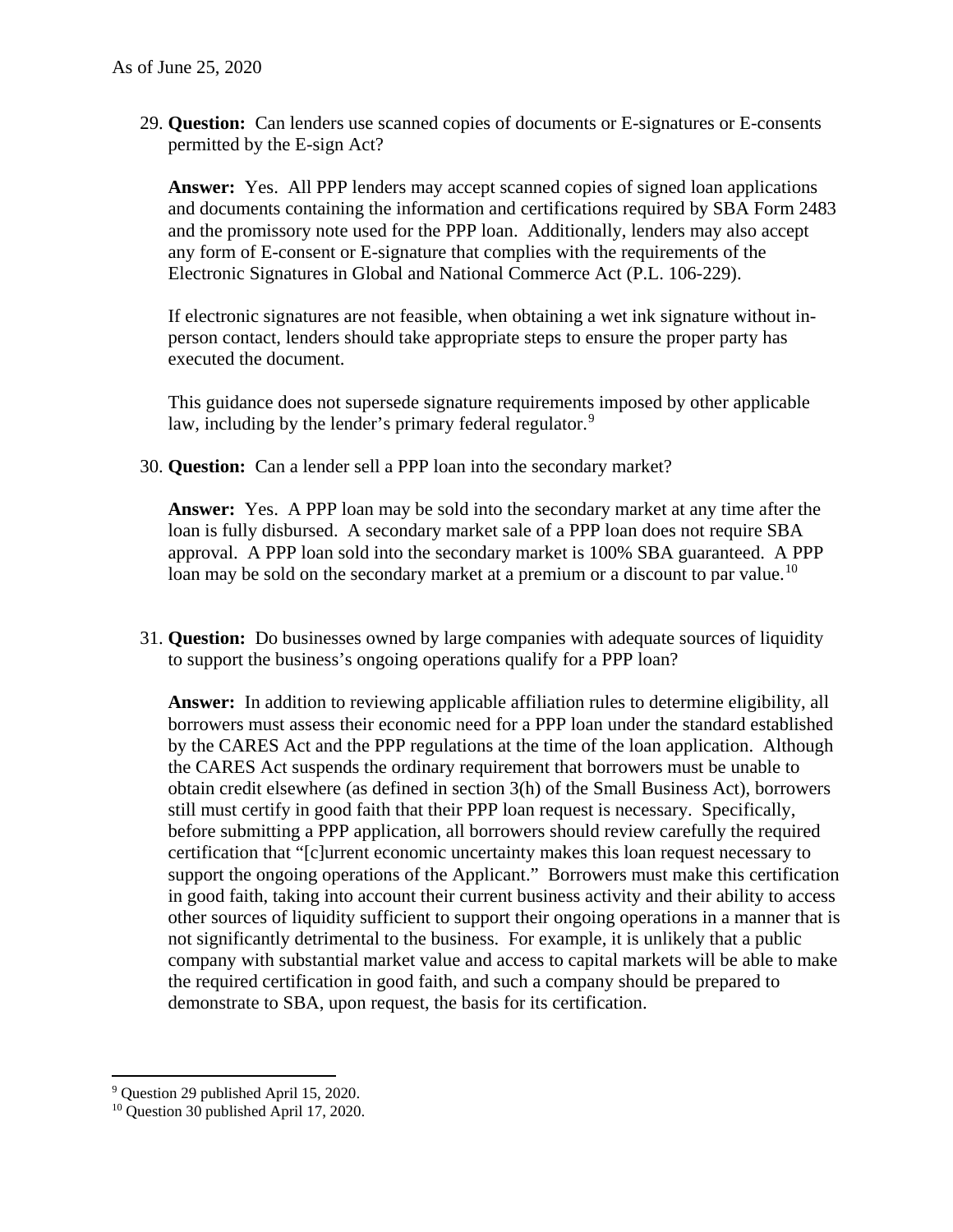Lenders may rely on a borrower's certification regarding the necessity of the loan request. Any borrower that applied for a PPP loan prior to the issuance of this guidance and repays the loan in full by May 7, 2020 will be deemed by SBA to have made the required certification in good faith.<sup>11</sup>

32. **Question:** Does the cost of a housing stipend or allowance provided to an employee as part of compensation count toward payroll costs?

**Answer:** Yes. Payroll costs includes all cash compensation paid to employees, subject to the \$100,000 annual compensation per employee limitation.

33. **Question:** Is there existing guidance to help PPP applicants and lenders determine whether an individual employee's principal place of residence is in the United States?

**Answer:** PPP applicants and lenders may consider IRS regulations (26 CFR § 1.121-  $1(b)(2)$ ) when determining whether an individual employee's principal place of residence is in the United States.

34. **Question:** Are agricultural producers, farmers, and ranchers eligible for PPP loans?

**Answer:** Yes.Agricultural producers, farmers, and ranchers are eligible for PPP loans if: (i) the business has 500 or fewer employees, or (ii) the business fits within the revenue-based sized standard, which is average annual receipts of \$1 million.

Additionally, agricultural producers, farmers, and ranchers can qualify for PPP loans as a small business concern if their business meets SBA's "alternative size standard." The "alternative size standard" is currently: (1) maximum net worth of the business is not more than \$15 million, and (2) the average net income after Federal income taxes (excluding any carry-over losses) of the business for the two full fiscal years before the date of the application is not more than \$5 million.

For all of these criteria, the applicant must include its affiliates in its calculations. [Link](https://www.sba.gov/document/support--affiliation-rules-paycheck-protection-program) to Applicable Affiliation Rules for the PPP.

35. **Question:** Are agricultural and other forms of cooperatives eligible to receive PPP loans?

**Answer:** As long as other PPP eligibility requirements are met, small agricultural cooperatives and other cooperatives may receive PPP loans.<sup>12</sup>

36. **Question:** To determine borrower eligibility under the 500-employee or other applicable threshold established by the CARES Act, must a borrower count all employees or only full-time equivalent employees?

<sup>&</sup>lt;sup>11</sup> Question 31 published April 23, 2020.

<sup>&</sup>lt;sup>12</sup> Questions  $32 - 35$  published April 24, 2020.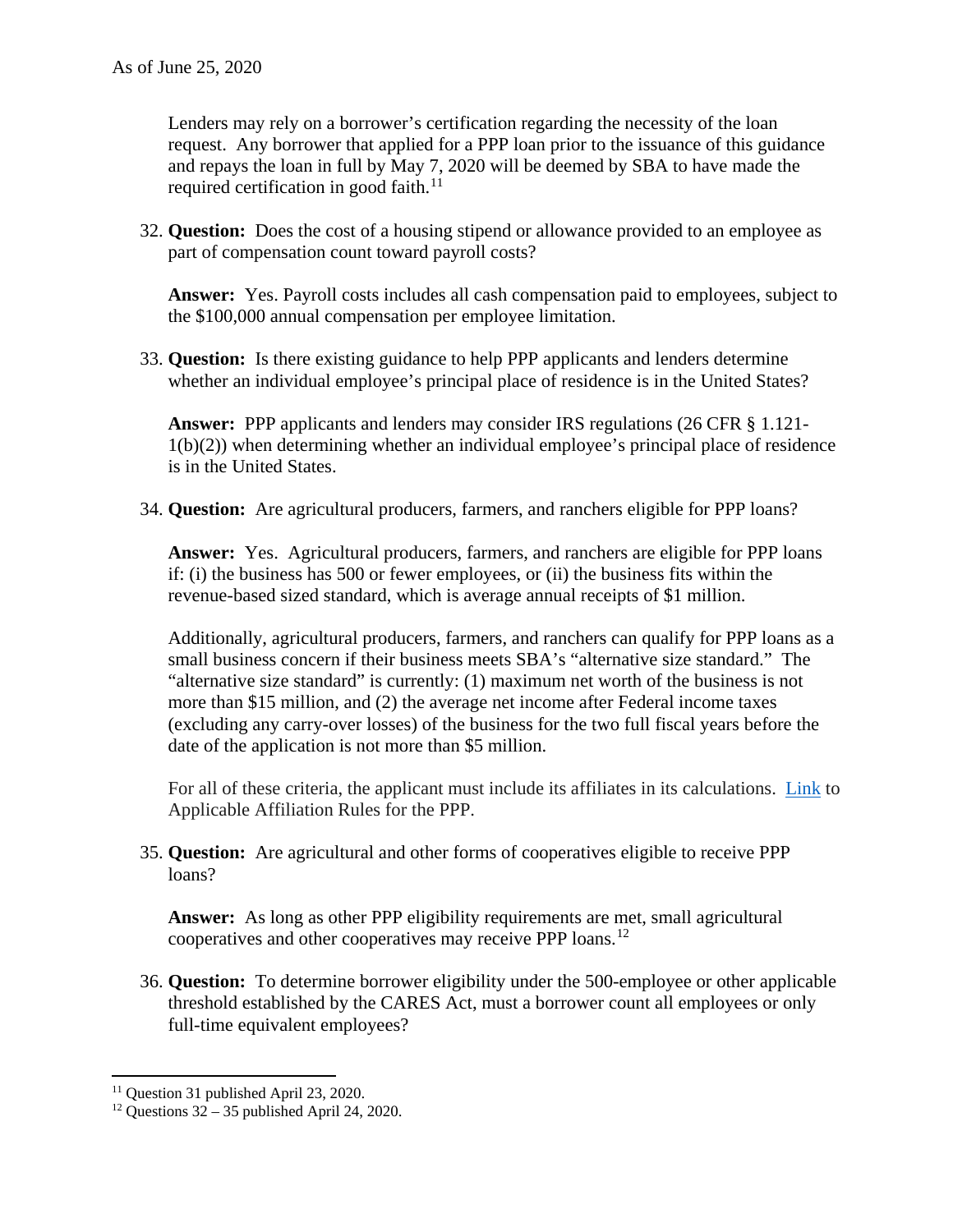**Answer:** For purposes of loan eligibility, the CARES Act defines the term employee to include "individuals employed on a full-time, part-time, or other basis." A borrower must therefore calculate the total number of employees, including part-time employees, when determining their employee headcount for purposes of the eligibility threshold. For example, if a borrower has 200 full-time employees and 50 part-time employees each working 10 hours per week, the borrower has a total of 250 employees.

By contrast, for purposes of loan forgiveness, the CARES Act uses the standard of "fulltime equivalent employees" to determine the extent to which the loan forgiveness amount will be reduced in the event of workforce reductions.<sup>13</sup>

37. **Question:** Do businesses owned by private companies with adequate sources of liquidity to support the business's ongoing operations qualify for a PPP loan?

Answer: See response to FAO #31.<sup>14</sup>

38. **Question:** Section 1102 of the CARES Act provides that PPP loans are available only to applicants that were "in operation on February 15, 2020." Is a business that was in operation on February 15, 2020 but had a change in ownership after February 15, 2020 eligible for a PPP loan?

**Answer:** Yes. As long as the business was in operation on February 15, 2020, if it meets the other eligibility criteria, the business is eligible to apply for a PPP loan regardless of the change in ownership. In addition, where there is a change in ownership effectuated through a purchase of substantially all assets of a business that was in operation on February 15, the business acquiring the assets will be eligible to apply for a PPP loan even if the change in ownership results in the assignment of a new tax ID number and even if the acquiring business was not in operation until after February 15, 2020. If the acquiring business has maintained the operations of the pre-sale business, the acquiring business may rely on the historic payroll costs and headcount of the pre-sale business for the purposes of its PPP application, except where the pre-sale business had applied for and received a PPP loan. The Administrator, in consultation with the Secretary, has determined that the requirement that a business "was in operation on February 15, 2020" should be applied based on the economic realities of the business's operations.

39. **Question:** Will SBA review individual PPP loan files?

**Answer:** Yes. In FAQ #31, SBA reminded all borrowers of an important certification required to obtain a PPP loan. To further ensure PPP loans are limited to eligible borrowers in need, the SBA has decided, in consultation with the Department of the Treasury, that it will review all loans in excess of \$2 million, in addition to other loans as appropriate, following the lender's submission of the borrower's loan forgiveness application. Additional guidance implementing this procedure will be forthcoming.

<sup>13</sup> Questions 36 published April 26, 2020.

<sup>14</sup> Question 37 published April 28, 2020.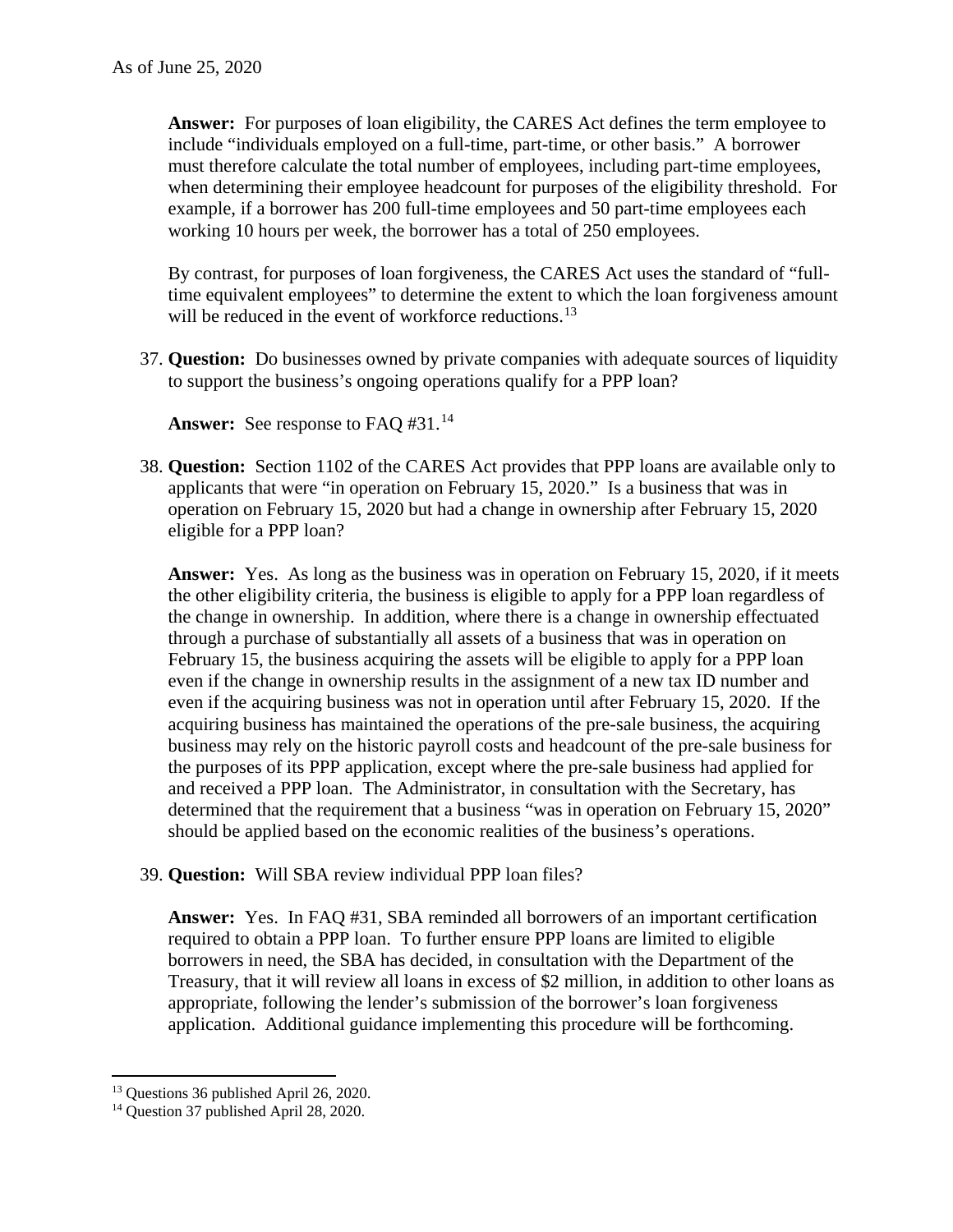The outcome of SBA's review of loan files will not affect SBA's guarantee of any loan for which the lender complied with the lender obligations set forth in paragraphs III.3.b(i)-(iii) of the Paycheck Protection Program Rule (April 2, 2020) and further explained in FAQ #1.<sup>15</sup>

40. **Question:** Will a borrower's PPP loan forgiveness amount (pursuant to section 1106 of the CARES Act and SBA's implementing rules and guidance) be reduced if the borrower laid off an employee, offered to rehire the same employee, but the employee declined the offer?

**Answer:** No. As an exercise of the Administrator's and the Secretary's authority under Section 1106(d)(6) of the CARES Act to prescribe regulations granting de minimis exemptions from the Act's limits on loan forgiveness, SBA and Treasury intend to issue an interim final rule excluding laid-off employees whom the borrower offered to rehire (for the same salary/wages and same number of hours) from the CARES Act's loan forgiveness reduction calculation. The interim final rule will specify that, to qualify for this exception, the borrower must have made a good faith, written offer of rehire, and the employee's rejection of that offer must be documented by the borrower. Employees and employers should be aware that employees who reject offers of re-employment may forfeit eligibility for continued unemployment compensation.

41. **Question:** Can a seasonal employer that elects to use a 12-week period between May 1, 2019 and September 15, 2019 to calculate its maximum PPP loan amount under the interim final rule issued by Treasury on April 27, 2020, make all the required certifications on the Borrower Application Form?

**Answer:** Yes. The Borrower Application Form requires applicants to certify that "The Applicant is eligible to receive a loan under the rules in effect at the time this application is submitted that have been issued by the Small Business Administration (SBA) implementing the Paycheck Protection Program." On April 27, 2020, Treasury issued an interim final rule allowing seasonal borrowers to use an alternative base period for purposes of calculating the loan amount for which they are eligible under the PPP. An applicant that is otherwise in compliance with applicable SBA requirements, and that complies with Treasury's interim final rule on seasonal workers, will be deemed eligible for a PPP loan under SBA rules. Instead of following the instructions on page 3 of the Borrower Application Form for the time period for calculating average monthly payroll for seasonal businesses, an applicant may elect to use the time period in Treasury's interim final rule on seasonal workers.

42. **Question:** Do nonprofit hospitals exempt from taxation under section 115 of the Internal Revenue Code qualify as "nonprofit organizations" under section 1102 of the CARES Act?

**Answer:** Section 1102 of the CARES Act defines the term "nonprofit organization" as "an organization that is described in section  $501(c)(3)$  of the Internal Revenue Code of

<sup>&</sup>lt;sup>15</sup> Questions  $38 - 39$  published April 29, 2020. l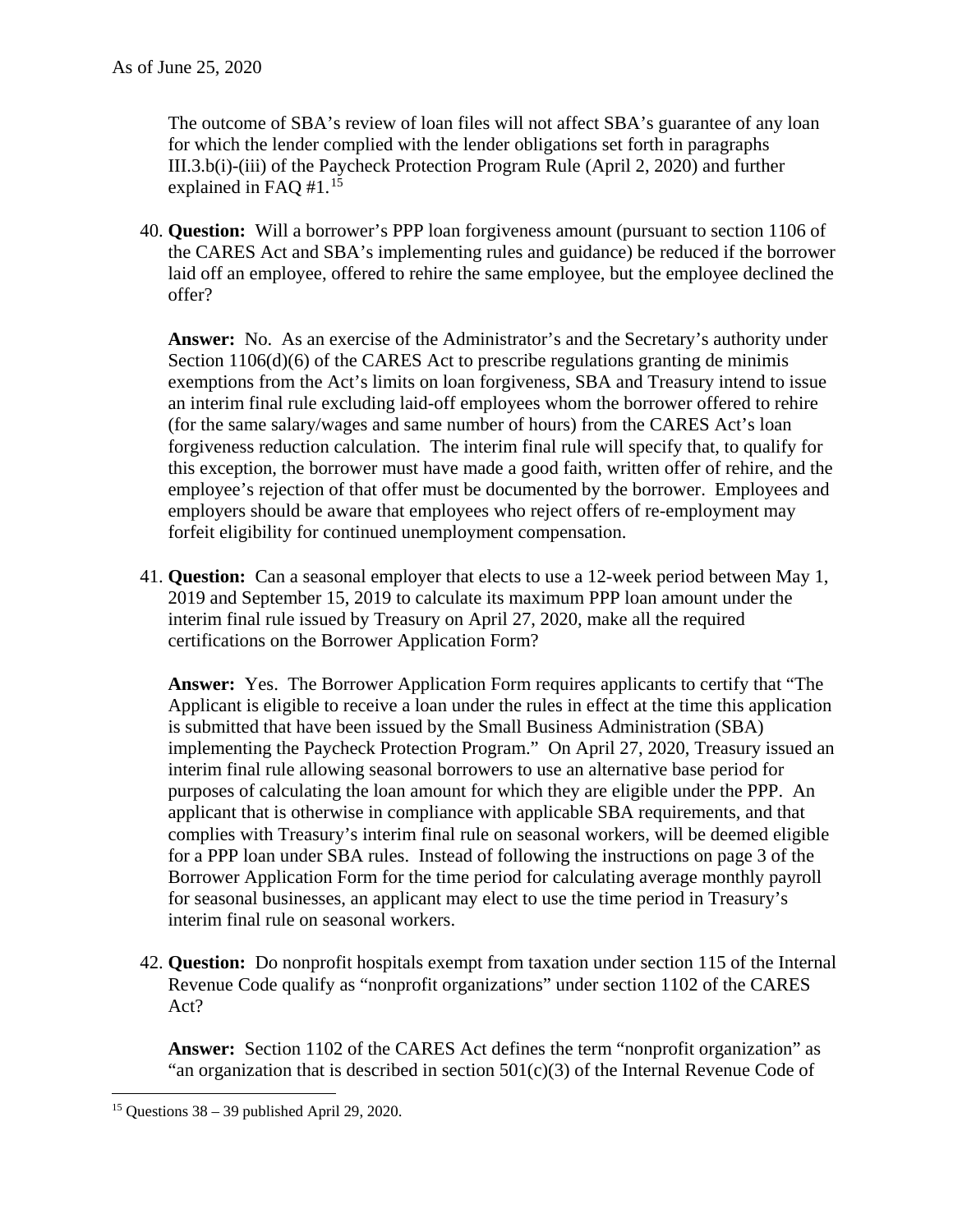1986 and that is exempt from taxation under section 501(a) of such Code." The Administrator, in consultation with the Secretary of the Treasury, understands that nonprofit hospitals exempt from taxation under section 115 of the Internal Revenue Code are unique in that many such hospitals may meet the description set forth in section  $501(c)(3)$  of the Internal Revenue Code to qualify for tax exemption under section  $501(a)$ , but have not sought to be recognized by the IRS as such because they are otherwise fully tax-exempt under a different provision of the Internal Revenue Code.

Accordingly, the Administrator will treat a nonprofit hospital exempt from taxation under section 115 of the Internal Revenue Code as meeting the definition of "nonprofit organization" under section 1102 of the CARES Act if the hospital reasonably determines, in a written record maintained by the hospital, that it is an organization described in section  $501(c)(3)$  of the Internal Revenue Code and is therefore within a category of organization that is exempt from taxation under section  $501(a)$ .<sup>16</sup> The hospital's certification of eligibility on the Borrower Application Form cannot be made without this determination. This approach helps accomplish the statutory purpose of ensuring that a broad range of borrowers, including entities that are helping to lead the medical response to the ongoing pandemic, can benefit from the loans provided under the PPP.

This guidance is solely for purposes of qualification as a "nonprofit organization" under section 1102 of the CARES Act and related purposes of the CARES Act, and does not have any consequences for federal tax law purposes. Nonprofit hospitals should also review all other applicable eligibility criteria, including the *Interim Final Rules on Promissory Notes, Authorizations, Affiliation, and Eligibility* (April 28, 2020) regarding an important limitation on ownership by state or local governments. 85 FR 23450,  $23451.<sup>17</sup>$ 

43. **Question:** FAQ #31 reminded borrowers to review carefully the required certification on the Borrower Application Form that "[c]urrent economic uncertainty makes this loan request necessary to support the ongoing operations of the Applicant." SBA guidance and regulations provide that any borrower who applied for a PPP loan prior to April 24, 2020 and repays the loan in full by May 7, 2020 will be deemed by SBA to have made the required certification in good faith. Is it possible for a borrower to obtain an extension of the May 7, 2020 repayment date?

**Answer:** SBA is extending the repayment date for this safe harbor to May 14, 2020. Borrowers do not need to apply for this extension. This extension will be promptly implemented through a revision to the SBA's interim final rule providing the safe harbor.

<sup>&</sup>lt;sup>16</sup> This determination need not account for the ancillary conditions set forth in section  $501(r)$  of the Internal Revenue Code and elsewhere associated with securing the tax exemption under that section. Section  $501(r)$  states that a hospital organization shall not be treated as described in section 501(c)(3) unless it meets certain community health and other requirements. However, section 1102 of the CARES Act defines the term "nonprofit organization" solely by reference to section  $501(c)(3)$ , and section  $501(r)$  does not amend section  $501(c)(3)$ . Therefore, for purposes of the PPP, the requirements of section  $501(r)$  do not apply to the determination of whether an organization is "described in section 501(c)(3)."

<sup>&</sup>lt;sup>17</sup> Questions  $40 - 42$  published May 3, 2020.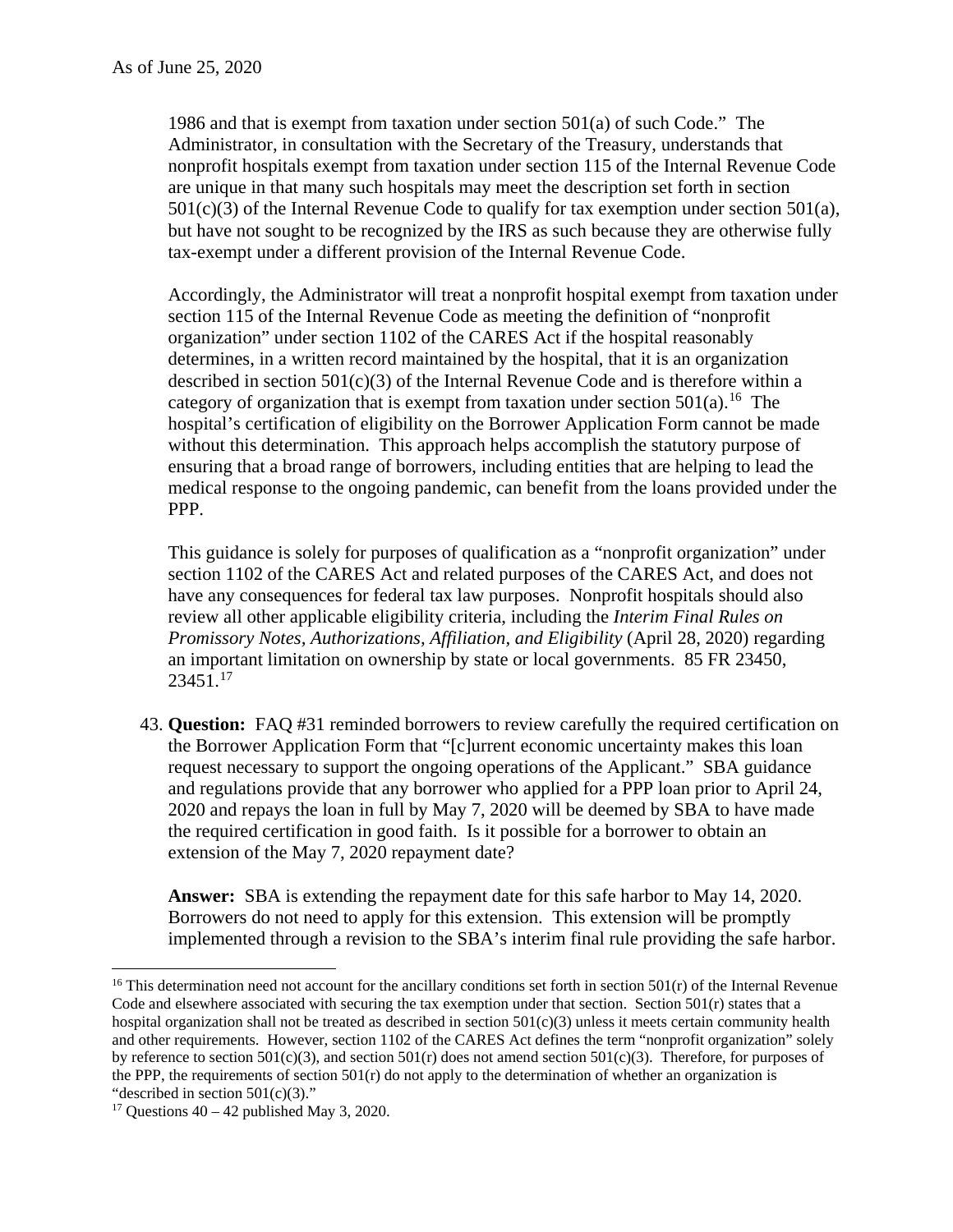SBA intends to provide additional guidance on how it will review the certification prior to May 14, 2020.

44. **Question:** How do SBA's affiliation rules at 13 C.F.R. 121.301(f) apply with regard to counting the employees of foreign and U.S. affiliates?

**Answer:** For purposes of the PPP's 500 or fewer employee size standard, an applicant must count all of its employees and the employees of its U.S and foreign affiliates, absent a waiver of or an exception to the affiliation rules. 13 C.F.R. 121.301(f)(6). Business concerns seeking to qualify as a "small business concern" under section 3 of the Small Business Act (15 U.S.C. 632) on the basis of the employee-based size standard must do the same. $18$ 

45. **Question:** Is an employer that repays its PPP loan by the safe harbor deadline (May 18, 2020) eligible for the Employee Retention Credit?

**Answer:** Yes. An employer that applied for a PPP loan, received payment, and repays the loan by the safe harbor deadline (May 18, 2020) will be treated as though the employer had not received a covered loan under the PPP for purposes of the Employee Retention Credit. Therefore, the employer will be eligible for the credit if the employer is otherwise an eligible employer for purposes of the credit.<sup>19</sup>

46. **Question:** How will SBA review borrowers' required good-faith certification concerning the necessity of their loan request?

**Answer:** When submitting a PPP application, all borrowers must certify in good faith that "[c]urrent economic uncertainty makes this loan request necessary to support the ongoing operations of the Applicant." SBA, in consultation with the Department of the Treasury, has determined that the following safe harbor will apply to SBA's review of PPP loans with respect to this issue: Any borrower that, together with its affiliates,  $20$ received PPP loans with an original principal amount of less than \$2 million will be deemed to have made the required certification concerning the necessity of the loan request in good faith.

SBA has determined that this safe harbor is appropriate because borrowers with loans below this threshold are generally less likely to have had access to adequate sources of liquidity in the current economic environment than borrowers that obtained larger loans. This safe harbor will also promote economic certainty as PPP borrowers with more limited resources endeavor to retain and rehire employees. In addition, given the large volume of PPP loans, this approach will enable SBA to conserve its finite audit

<sup>&</sup>lt;sup>18</sup> Questions  $43 - 44$  published May 5, 2020.

<sup>&</sup>lt;sup>19</sup> Question 45 published May 6, 2020; revised May 27, 2020 to change the date from "(May 14, 2020)" to "(May 18, 2020)."

 $20$  For purposes of this safe harbor, a borrower must include its affiliates to the extent required under the interim final rule on affiliates, 85 FR 20817 (April 15, 2020).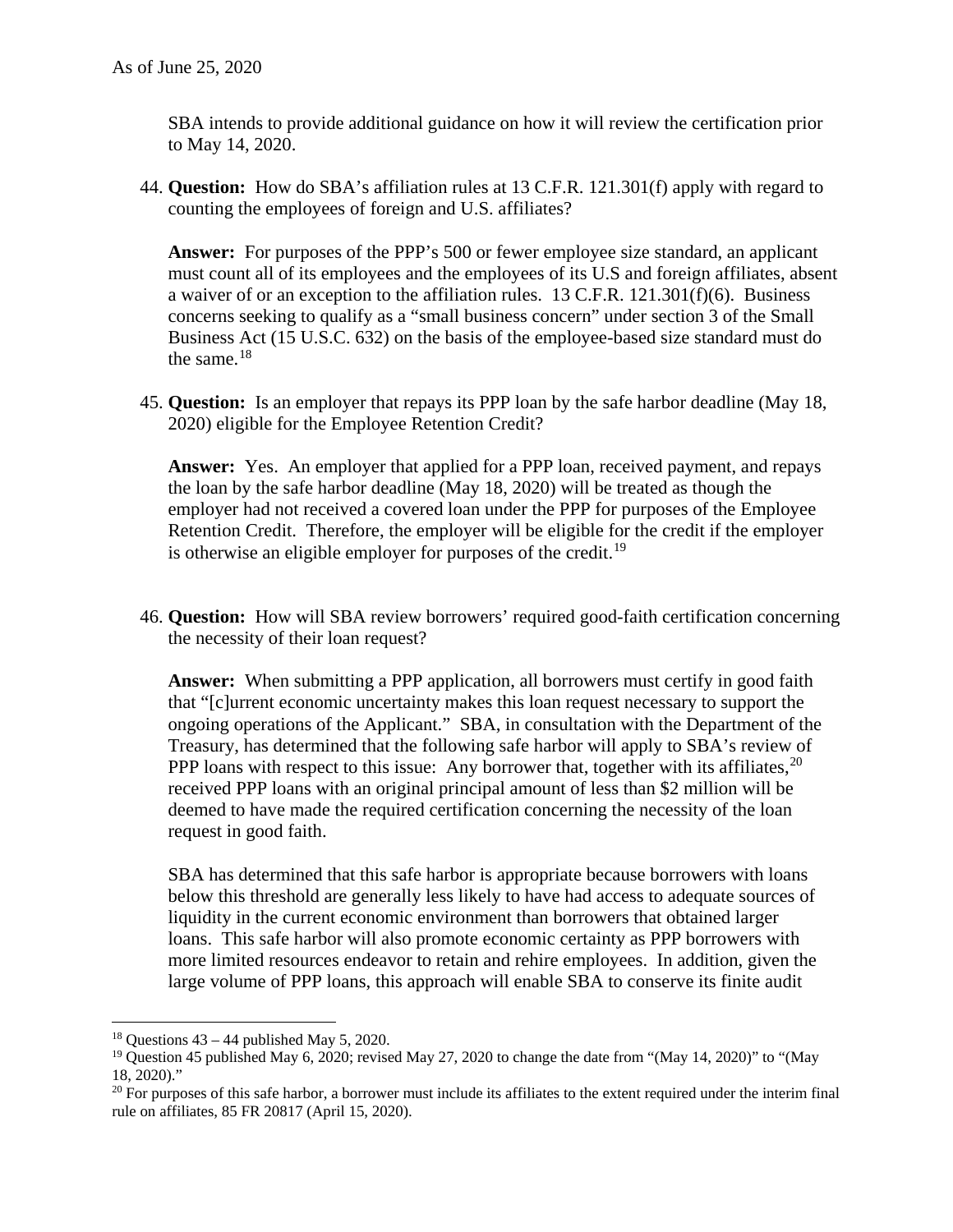resources and focus its reviews on larger loans, where the compliance effort may yield higher returns.

 Importantly, borrowers with loans greater than \$2 million that do not satisfy this safe Application Form. If SBA determines in the course of its review that a borrower lacked certification concerning necessity of the loan request. SBA's determination concerning harbor may still have an adequate basis for making the required good-faith certification, based on their individual circumstances in light of the language of the certification and SBA guidance. SBA has previously stated that all PPP loans in excess of \$2 million, and other PPP loans as appropriate, will be subject to review by SBA for compliance with program requirements set forth in the PPP Interim Final Rules and in the Borrower an adequate basis for the required certification concerning the necessity of the loan request, SBA will seek repayment of the outstanding PPP loan balance and will inform the lender that the borrower is not eligible for loan forgiveness. If the borrower repays the loan after receiving notification from SBA, SBA will not pursue administrative enforcement or referrals to other agencies based on its determination with respect to the the certification regarding the necessity of the loan request will not affect SBA's loan guarantee.

 47. **Question:** An SBA interim final rule posted on May 8, 2020 provided that any borrower who applied for a PPP loan and repays the loan in full by May 14, 2020 will be deemed by SBA to have made the required certification concerning the necessity of the loan request in good faith. Is it possible for a borrower to obtain an extension of the May 14, 2020 repayment date?

 **Answer:** Yes, SBA is extending the repayment date for this safe harbor to May 18, 2020, to give borrowers an opportunity to review and consider FAQ #46. Borrowers do not need to apply for this extension. This extension will be promptly implemented through a revision to the SBA's interim final rule providing the safe harbor.<sup>21</sup>

 48. **Question:** What is the deadline for lenders to complete the initial SBA Form 1502 reporting process?

 **Answer:** SBA is extending the deadline for lenders to submit the initial SBA Form cancelled by the lender.<sup>22</sup> Previously, the deadline for lenders' submission of the initial 1502. Under SBA's interim final rule on disbursements, posted April 28, 2020, lenders must disburse PPP loans within 10 calendar days of loan approval; a loan is considered approved when the loan is assigned a loan number by SBA. That interim final rule also provides that loans for which funds have not been disbursed because a borrower has not submitted required loan documentation within 20 calendar days of loan approval shall be SBA Form 1502 reporting information was May 22, 2020.<sup>23</sup> SBA is extending the deadline for lenders to electronically upload the initial SBA Form 1502 reporting information to the later of: (1) May 29, 2020, or (2) 10 calendar days after disbursement

 $\overline{a}$ 

<sup>&</sup>lt;sup>21</sup> Questions  $46 - 47$  published May 13, 2020.

 $\frac{22}{23}$  85 FR 26321, 26322-23.<br>
<sup>23</sup> 85 FR 29845, 29846.